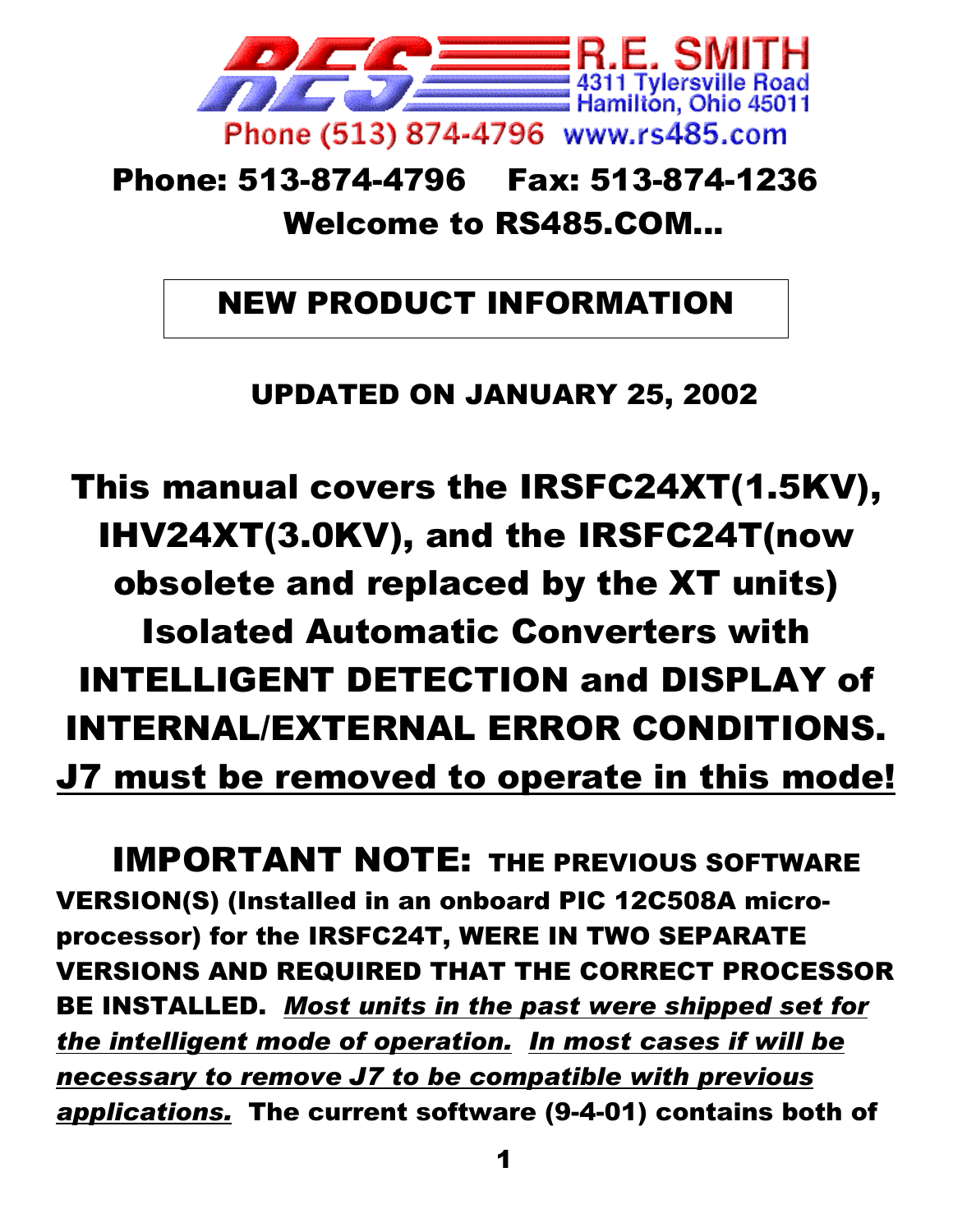the previous software versions (with minor changes) and can be selected by either leaving jumper J7 installed (bidirectional mode), or by removing jumper J7 to select the intelligent mode of operation (previous default setting). This arrangement should make it easier to select the desired mode of operation. With the jumper (J7) installed (default setting) the Bi-directional mode of operation is selected. In this mode of operation, the Yellow LED is on 100% of the time, and indicates that power is applied to the unit. The RED2 LED indicates the RS485 TX-data activity and the GRN2 LED indicates the RS485 RS-data activity.

When jumper J7 is removed the unit will operate in the diagnostic mode (Master-Slave or Intelligent) as more fully described in this document. Also, it should be noted, that the Model IRSFC24XT(1.5KV) and Model IHV24XT(3.0KV) are now available from stock, and replace the Model IRSFC24T. These unit has several enhancements over the original IRSFC24T unit, including dual transient protection, Schmitt trigger timing, a speed-up function for fast responding target devices, jumper selectable software as above, and an additional screw terminal strip for power connection, in addition to all of the features found on the IRSFC24T unit. The IRSFC24XT is \$114.00ea. (qty. 1-9), only \$5.00 more than the IRSFC24T. The IHV24XT is \$119.00ea. The following information applies to all Models in this class of products. Please call if additional information is required.

One additional note: The onboard processor is only used to drive 3 of the LED indicators (RED2, YEL, and GRN2). The state of J7 does NOT change the operation of the converter in any way, except for the control of the 3 LED indicators.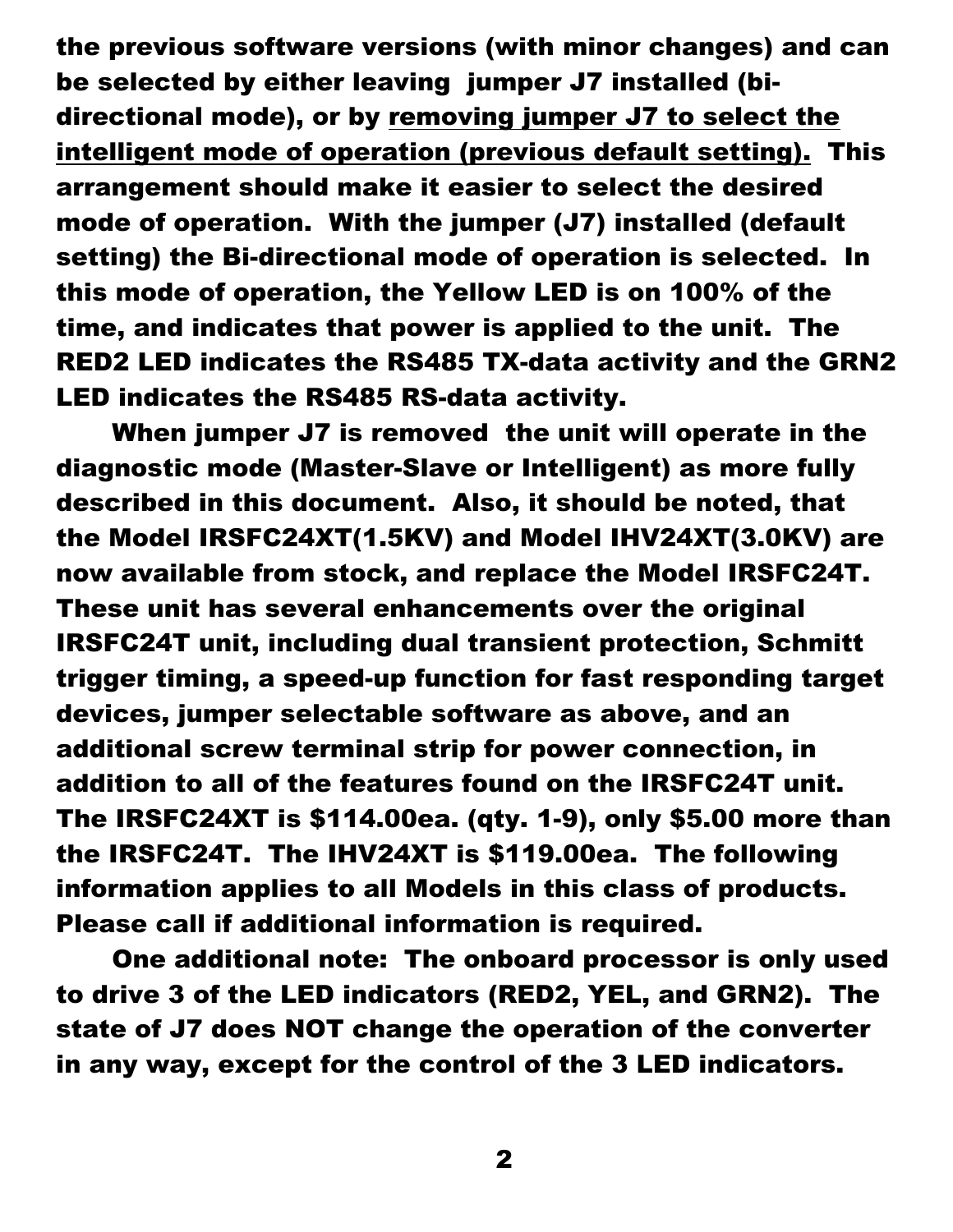Even if the processor is removed the converter will operate normally, except for the 3 LED indicators.

#### TEXT OF ORIGINAL DOCUMENT (IRSFC24T)

## IRSFC24T ISOLATED AUTOMATIC CONVERTER with INTELLIGENT DETECTION and DISPLAY of INTERNAL/EXTERNAL ERROR CONDITIONS Master-Slave Software Version (01.0A, 7-29-99) and, Bi-directional Software Version (01.0A, 8-19-99)

The IRSFC24T is an isolated, automatic converter that enables an RS-232 port to send and receive RS-485 data. Five LED indicators show system status and quickly identify the source of problems without requiring additional diagnostic equipment.

Two versions are available that are designed for either Master-Slave or Bi-directional communications.

The Master-Slave version is designed to monitor communications that originate at the Master-RS232 side of the interface. A response is expected back from an RS485 Slave device within a "reasonable" period of time (approximately 50uSec to 20Sec).

The Bi-directional version simply displays the TX and RX functions independently without timing out.

The IRSFC24T has many features and abilities that will solve problems, save time and aggravation in designing, installing, and maintaining an RS485 link or network.

The converter introduces no communications delays and does not depend on any communications protocol. Baud rates, parity, number of data bits, check sums, timing, handshaking, and control characters do not affect the converter's automatic operation.

#### CHARACTERISTICS: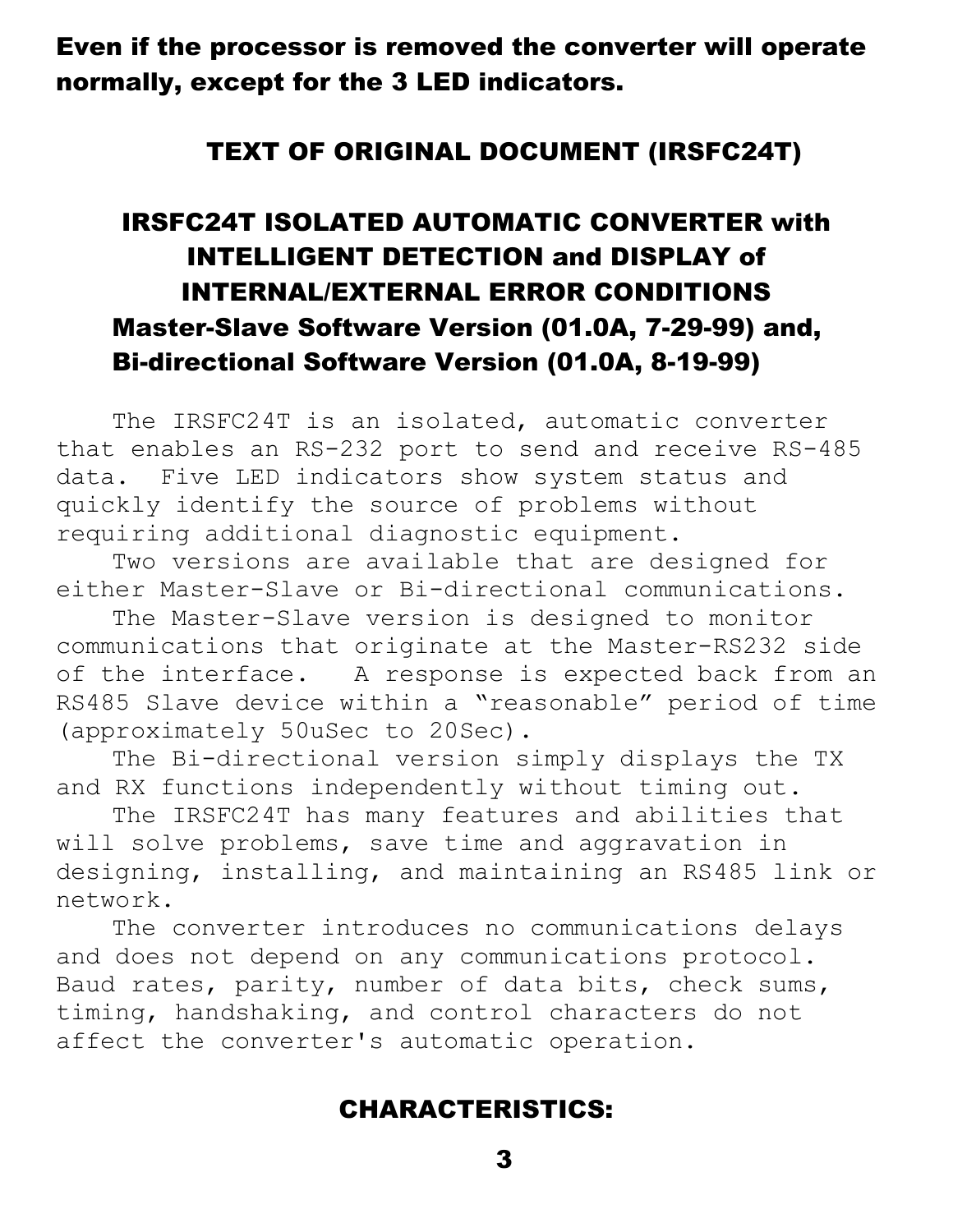- Conversion between full-duplex RS232 and half-duplex (2-wire) RS485. Use a PC's standard serial port for RS485 communications. No need for internal expansion cards or special software.
- Automatic Enable control is standard. No need for software control of the RS485 transmit-enable signal. Unlike other converters, the IRSFC24T transmits data "on the fly" and reverts back into a receive mode with minimum delay. This allows for fast half-duplex operation without introducing delays into your system.
- Continuous monitoring and display of line status by an onboard microprocessor. LED indicators quickly verify proper operation and identify the source of problems.
- Galvanic isolation of the RS485 link. There is no ohmic connection between the RS485 line and the host computer.
- Built-in transient protection from voltage surges on the RS485 line.
- Operation at Baud rates up to 115,200 using virtually any asynchronous communications specification (data bits, stop bits, parity).

#### **SETUP**

In addition to the converter, you'll need a power supply, an RS232 cable to your PC, and a connection to your RS485 network. Accessories are available from R.E. Smith.

4

The converter's RS-232 port typically connects to the RS232 port of a host computer that controls the RS485 link or network. The host may be a PC or any computer with an RS232 interface.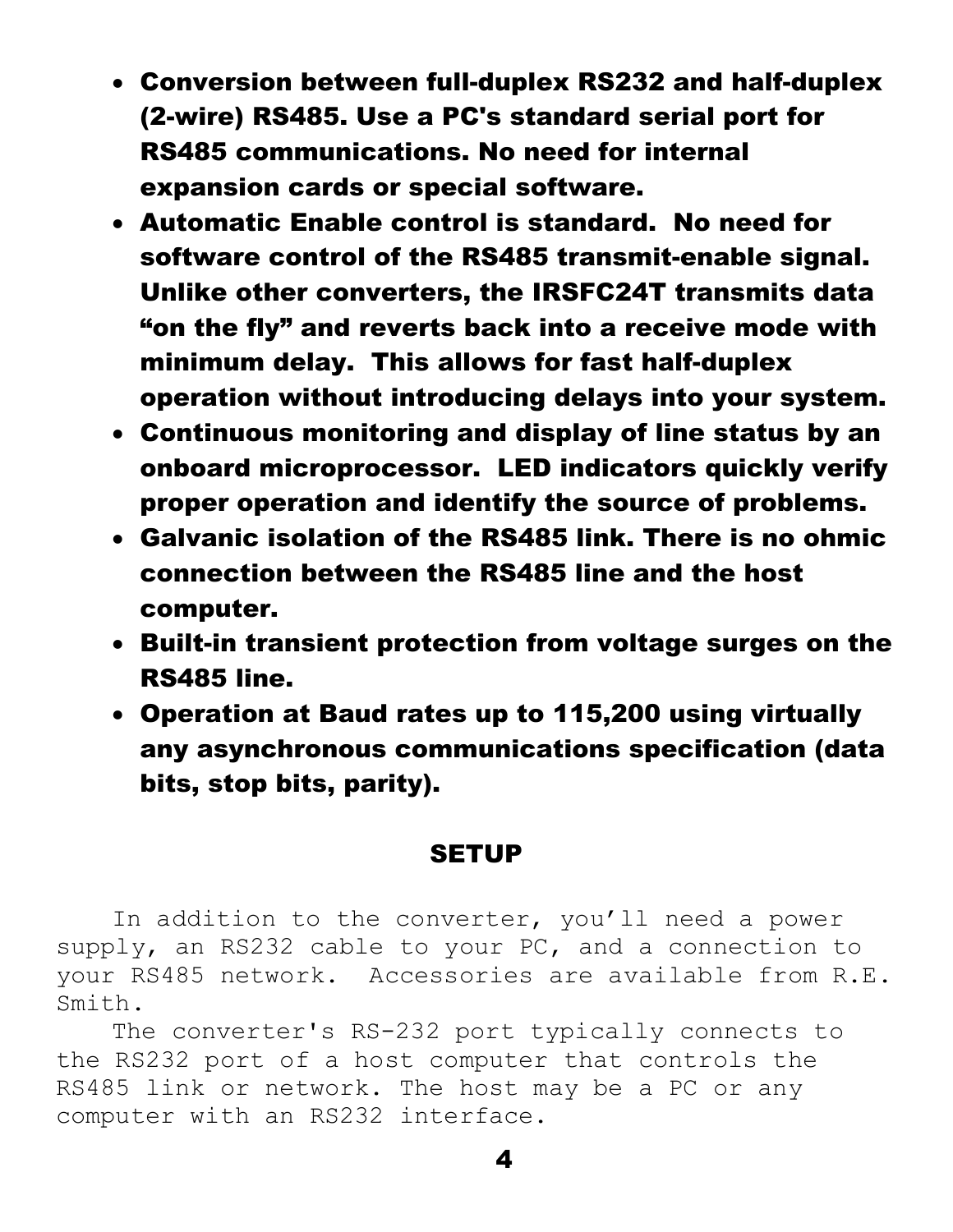The converter's removable terminal strip connects to the RS485 line, which in turn connects to one or more target devices in your network.

To connect to the host computer, use a cable with a 6-wire RJ11/12 modular phone connector and a mating connector for the host's RS232 connector. On most PCs, this connector is a DB9M (9-pin, male D-shell), so the cable requires a DB9F (9-pin, female D-shell). Some PCs have a DB25M (25-pin, male D-shell).

| <b>Signal</b>   | <b>RJ-11 (6P6C)</b> | <b>DB9F</b>  | <b>DB25F</b> |  |
|-----------------|---------------------|--------------|--------------|--|
| CTS (IN)        | <b>PIN-1</b>        | <b>PIN-8</b> | <b>PIN-5</b> |  |
| RTS (OUT)       | <b>PIN-2</b>        | <b>PIN-7</b> | <b>PIN-4</b> |  |
| SG (COM)        | PIN-3               | <b>PIN-5</b> | PIN-7        |  |
| TD (OUT)        | <b>PIN-4</b>        | <b>PIN-3</b> | <b>PIN-2</b> |  |
| <b>RD (IN)</b>  | <b>PIN-5</b>        | <b>PIN-2</b> | <b>PIN-3</b> |  |
| <b>DSR (IN)</b> | <b>PIN-6</b>        | <b>PIN-6</b> | <b>PIN-6</b> |  |

#### Required Connections:

The host's RS232 port requires three lines: TD (transmitted data), RD (received data), and SG (signal ground). No other signals are required by the converter. Note: It might be necessary to disable handshaking signals at you PC to insure proper operation.

To connect to the RS485 line, use the removable 3 pin terminal strip. Long RS485 links typically use twisted-pair cable. Use 120-Ohm characteristic impedance cable for best results. Shielded wire is also highly recommended.

The RS485 cable must have a minimum of two wires: two data lines (+ and -) and an optional common (ground). To enable the onboard transient protection network to operate properly, provide a low impedance path to a local earth ground. This will allow the onboard transient protection network to work at its full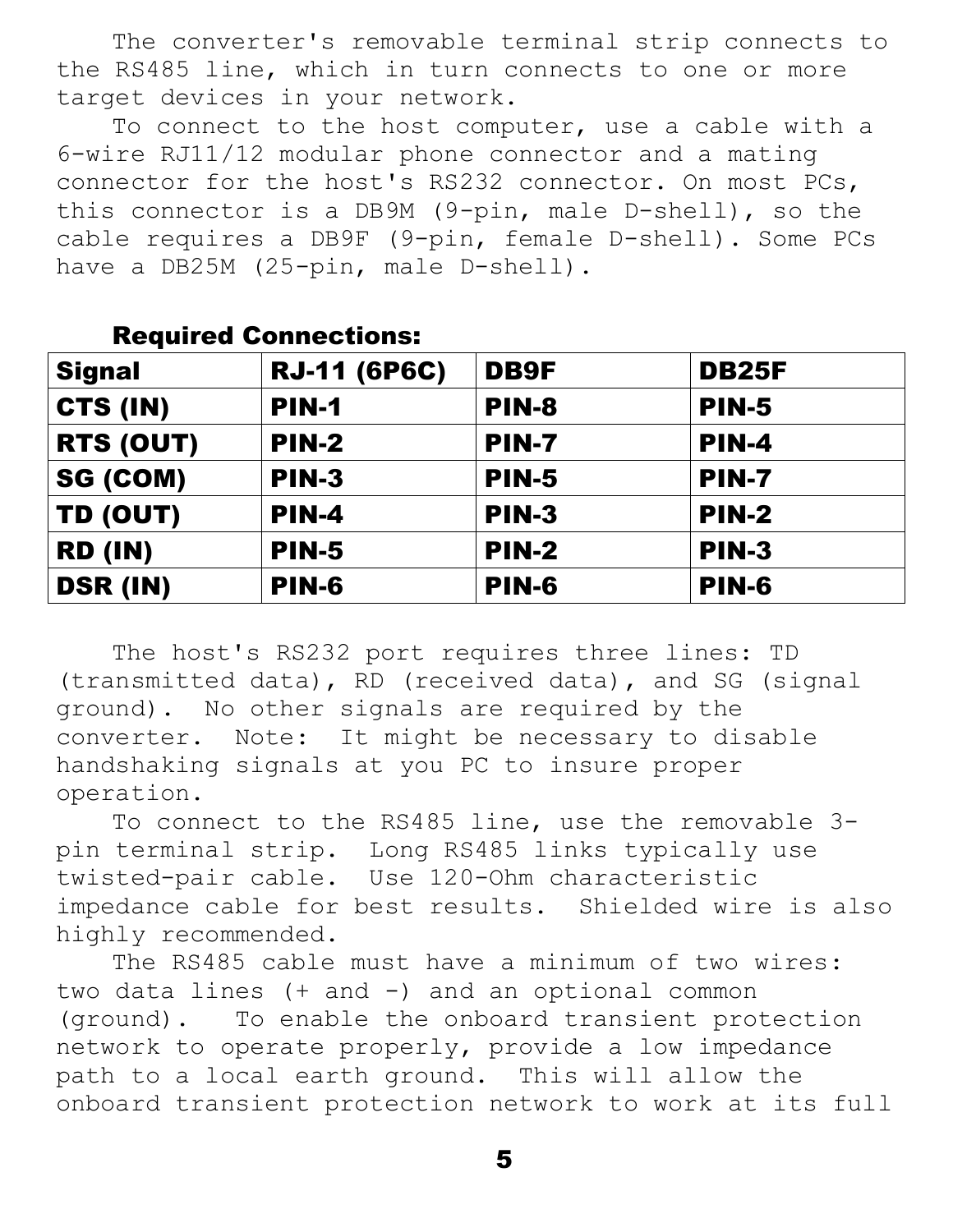potential. The optional common can also be used to connect to one end of a shield; however, this could have the unwanted effect of coupling destructive induced voltages and currents into the converter in some cases.

The IRSFC24T's, RS485 port may be connected to an additional 31 targets devices to form a serial network. Repeaters are available to extend both the distance and number of devices on the network.

The converter uses a 9V DC, 200mA power supply, which plugs into the provided jack on the shorter side of the enclosure. To use the converter, connect the cables as described above and apply power to all of the units in the network.

The converter's terminating network assumes the use of cable with 120 ohms characteristic impedance on the RS485 line. The last unit (each end) in the link should have a 120-ohm resistor connected across the two RS485 data lines. Bias should be provided at some point in the network. Bias in the "center" of the network will hold the data lines in a known state when data is not being sent. In the alternative, double bias can be added at each end of the network along with the terminating resistors. Care should be taken to insure that extra bias and/or termination is not applied. By NOT removing the additional jumpers the load on the line will become excessive and communications will be limited to fewer units than specified.

If the converter is not at the end of the line, remove the terminating resistor by removing J7 in the converter. Also, remove jumpers J5 and J6 to remove the Bias Resistors.

#### THE LED INDICATORS

Five LED indicators show system status. From left to right on the enclosure, the LEDs are GRN2, YEL, RED2 and GRN1 with RED1 on the far right. Three of the LEDs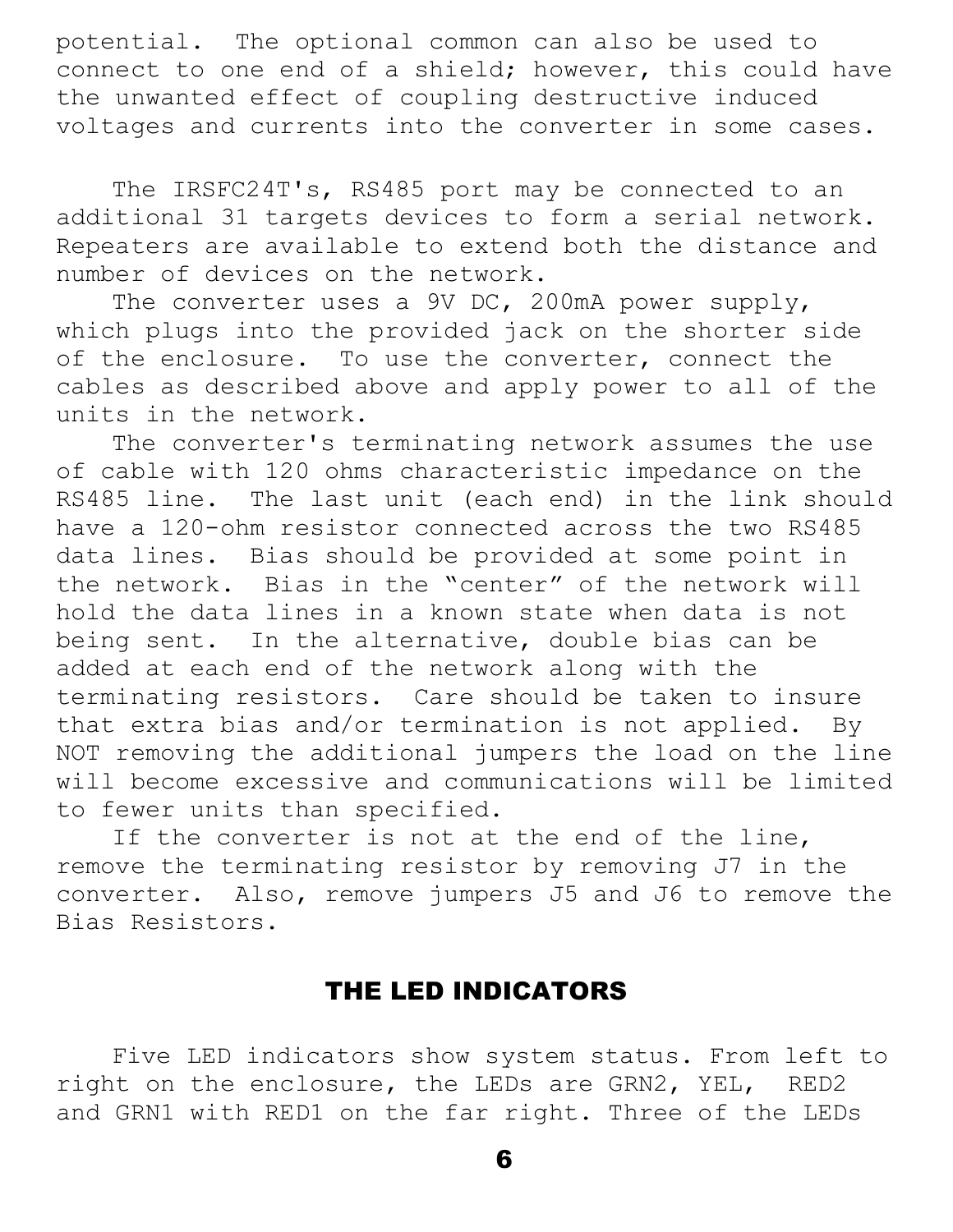are driven by the onboard microprocessor, while GRN1 and RED1 monitors the RS232 signals directly.

RED2 is on when the converter is sending data to the target or waiting for a response from the target. RED2 may flashes to indicate an internal microprocessor error or a specific external short condition (remove the terminal strip – if flashing stops the error is most likely external in nature).

GRN2 is on when the converter is receiving RS485 data from the target device. YEL indicated power is on and the converter is operating. YEL flashing indicated that no data has been sent from the host computer for about 20 seconds.

While in normal operation it appears that all LEDs are active, there is a specific sequence of events that occurs. If this sequence is not completed the LEDs will help identify the cause of the problem(s). In a typical communications transaction the host computer will transmit a command on the RS232 port. This action causes the GRN1 indicator on the converter to turn on, indicating that data is present at the converters RS232 receiver.

At this time the YEL indicator turns off and the RED2 indicator turns on indicating, 1) that the converter is transmitting RS485 data to the target device, or 2) that the RS485 data has been transmitted, and the converter is waiting for a reply from the target device. A solid RED2 indicator generally means that the target device is NOT responding.

While the target device is sending a response, the GRN2 indicator will be active, indicating that RS485 data is being received. This action will cause the RED2 indicator to turn off. While data is being receiver from the target RS485 device the RED1 indicator will be on indicating that the data is being transferred to the host computers RS232 port.

When the target device is no longer sending data the YEL indicator will be on and all other indicators will be off indicating that the transaction is complete.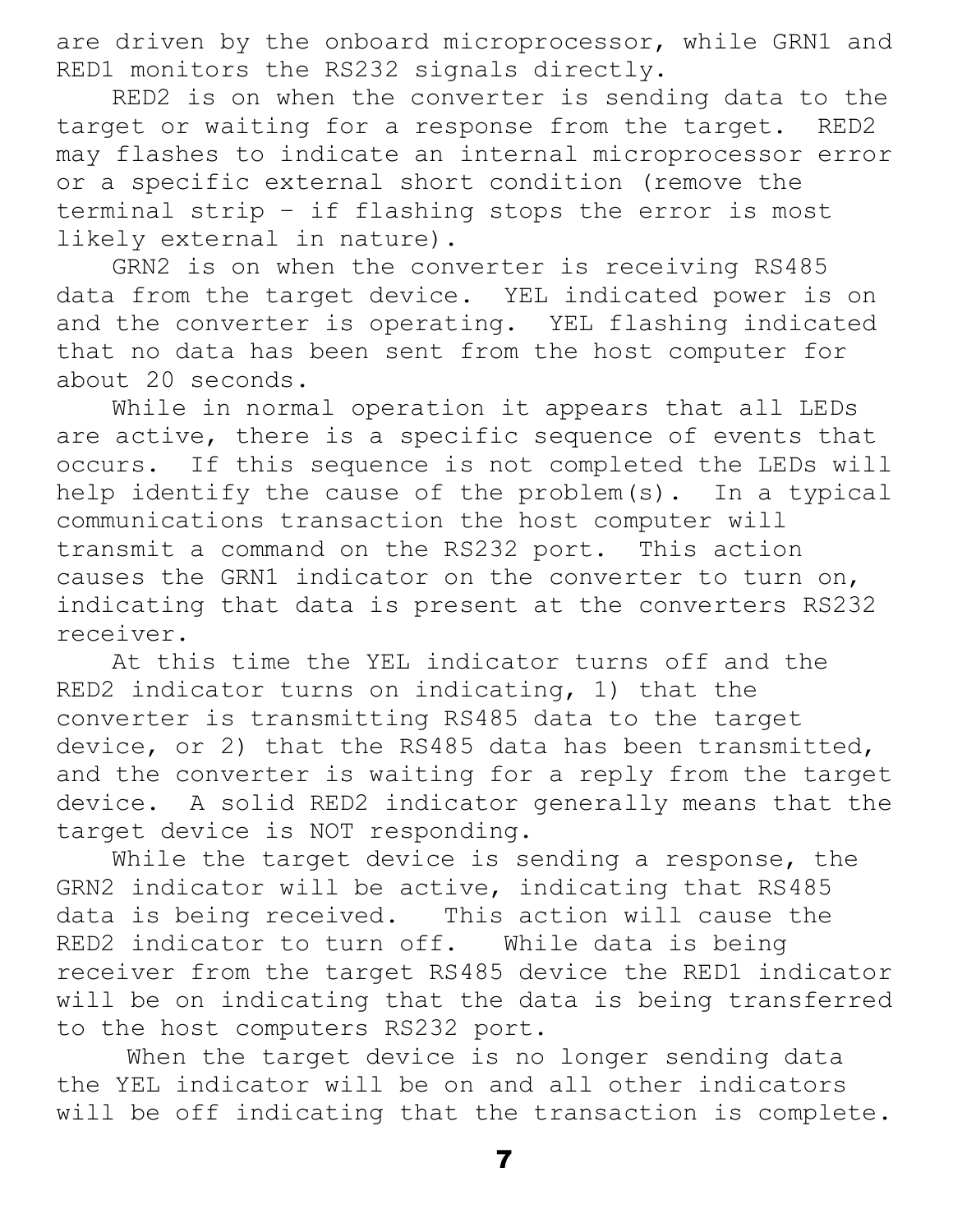If no additional data is sent, by the host computer then, the YEL indicator will start to flash after about 20 seconds (5 seconds on power up). If an error condition occurs, such as the target device does not responding, the converter will clear the error (after about 20 seconds) and flash the YEL indicator.

#### USING THE CONVERTER

When the IRSFC24T powers up, the YEL LED lights. After 5 seconds, if the converter receives no data from the host computer, the YEL LED begins to flash.

A typical communications cycle between a host and target is as follows:

1. The host sends a command string or other data to the converter, which transmits the data to the target (on-the-fly). RED2 is on while the data is transmitting.

2. When the target device receives the data it responds by sending data back to the converter, which in turn transmits the data to the host. The GRN2 and RED1 LEDs are on while this data is being sent.

3. When the target has finished transmitting, and the RS485 line returns to an idle condition, the YEL LED turns on.

4. If the host sends no additional data for 20 seconds, the YEL LED starts to flash and continues flashing until the unit detects new data from the host and a new cycle begins.

In normal operation, with normal/high Baud rates and minimal delays between communication cycles, all five LEDs will appear to flash continuously.

#### ISOLATING PROBLEMS

The LEDs can help to determine and isolate the source of problems, causing a fault, in your network.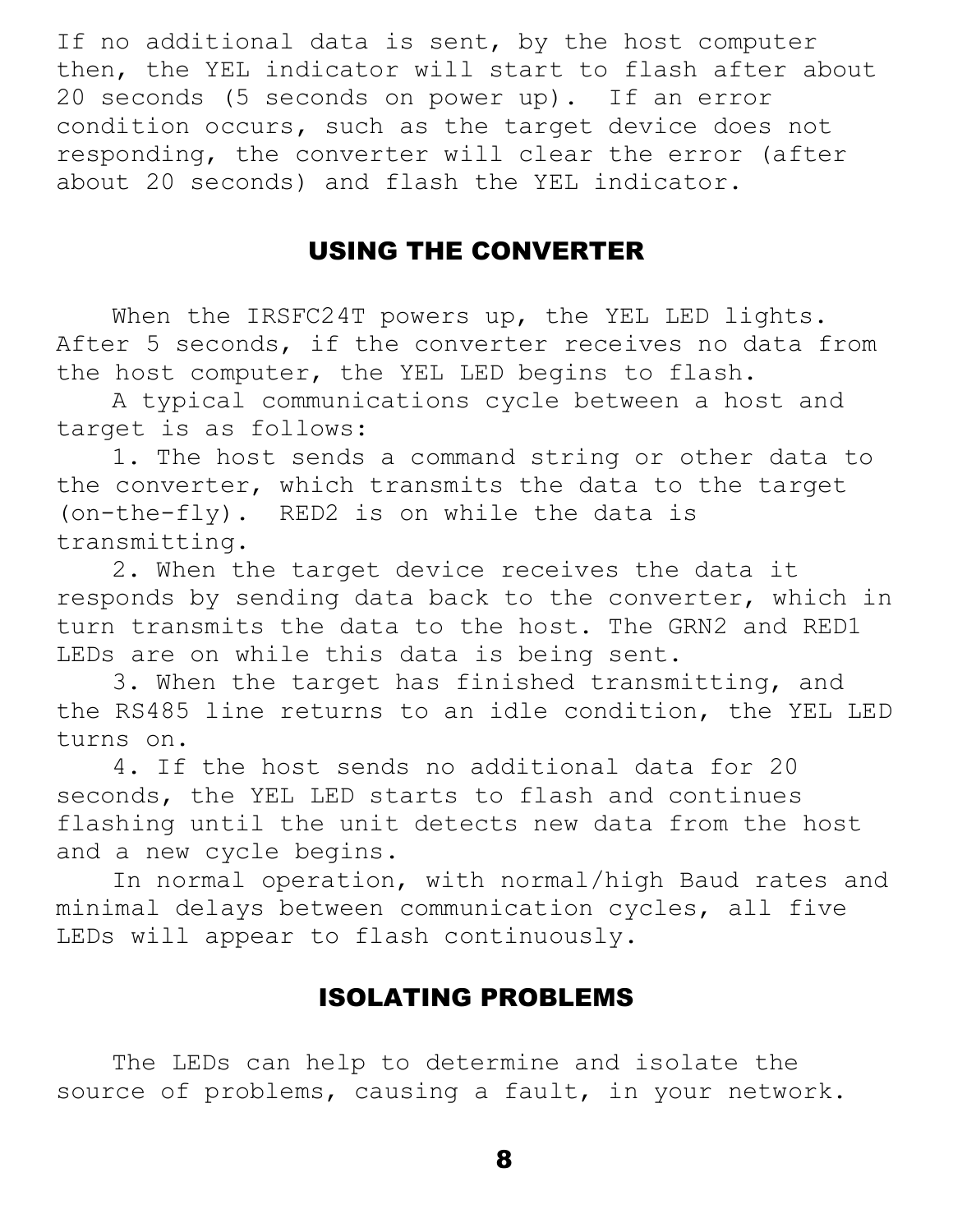Areas where hardware problems may occur are the host computer, the host/converter cable, the converter, the converter/target cable, and the target device itself.

When a problem occurs, the frustrating part is figuring out where to start looking! With the IRSFC24T and a little deductive reasoning you can isolate most problems to a specific area of the communications cycle or hardware. Because the converter is in the middle of the link between an RS232 port and the network, it's in an excellent location to identify and isolate problems.

### POSSIBLE SOURCES OF ERROR:

- Wiring problems
- Baud rate mismatch
- Communications protocol mismatch (parity, number of bits, stop bits)
- Phasing problems in the RS485 wiring
- Defective components
- Power not applied to all units
- Wrong address being sent to target
- Wrong commands being sent
- Incorrect cables
- Handshaking signals not in correct states (off)
- Noise and external interference
- Improper termination and/or bias
- Cable with improper characteristic impedance
- Cable too long (use a repeater)
- More than 32 "nodes" on a network (use a repeater)
- "T" connections on the network causing reflections (use a repeater or rewire)
- Excess loading (too many terminators/bias)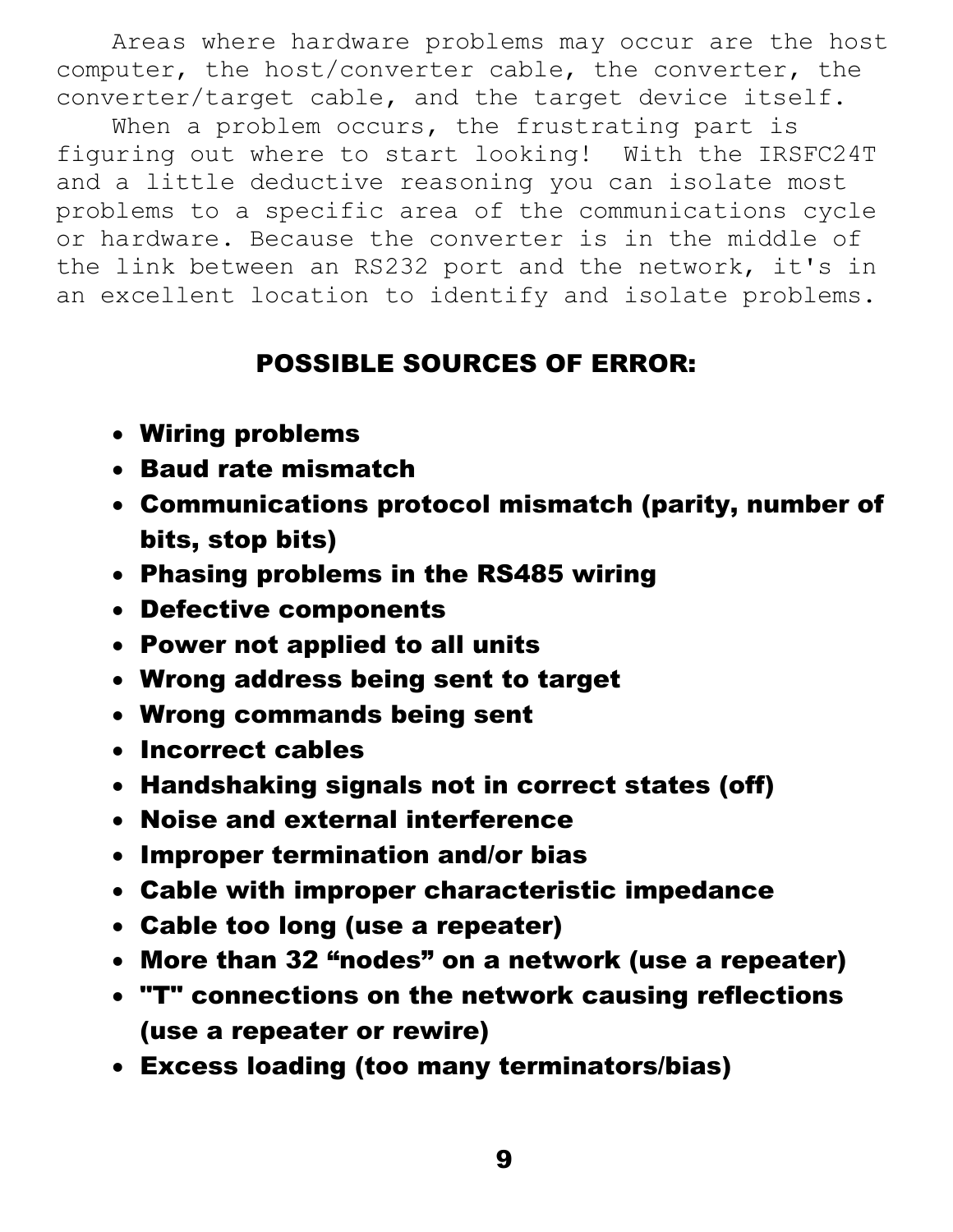## LED TROUBLESHOOTING GUIDE

| <b>Display</b>                                                      | <b>Reason</b>                                                                                             | <b>Fault Location</b>                                                                                                                                                                                                                              |
|---------------------------------------------------------------------|-----------------------------------------------------------------------------------------------------------|----------------------------------------------------------------------------------------------------------------------------------------------------------------------------------------------------------------------------------------------------|
| <b>YEL flashing</b>                                                 | The converter has not<br>received data from the<br>host for 20 seconds.                                   | <b>Normal operation if the</b><br>host is not transmitting. If<br>the host is transmitting,<br>the problem is between<br>the host and the<br>converter.                                                                                            |
| <b>RED2 on</b><br>solid, GRN2<br><b>off</b>                         | The converter is receiving<br>continuous data from the<br>host or the target device<br>is NOT responding. | <b>Problem between</b><br>converter and target.<br><b>Check host and target</b><br>software, target<br>hardware.                                                                                                                                   |
| <b>RED2</b><br>flashing                                             |                                                                                                           | <b>Problem in the target or in</b><br>the cable between the<br>converter and target.<br><b>Check cables. If RED2</b><br>continues to flash after<br>removing RS485 cable at<br>the converter, the<br>converter's RS485 driver<br>may be defective. |
| <b>GRN2</b><br>flashes,<br><b>RED1 off</b>                          | The converter is receiving<br>data from the target but is<br>not sending the data to<br>the host.         | Defective RS232 driver in<br>the converter.                                                                                                                                                                                                        |
| <b>Indicators</b><br>are normal<br>but the link<br>doesn't<br>work. | The host isn't receiving<br>from the converter or the<br>converter isn't sending<br>data to the host.     | <b>Cable problem between</b><br>host and converter.<br><b>Defective RS232 receiver</b><br>in host and/or RS232<br>transmitter in converter.                                                                                                        |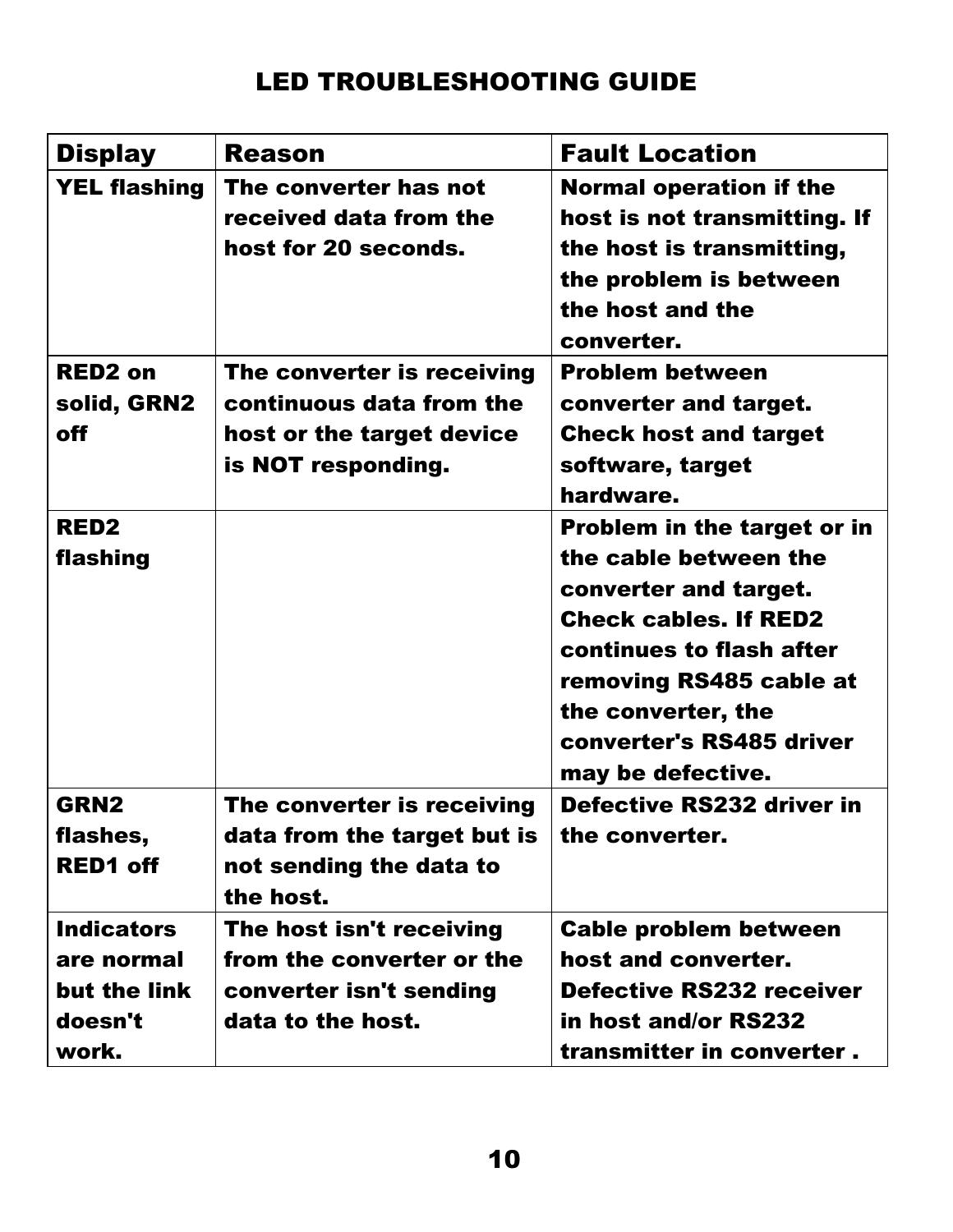If a single fault occurs and the next cycle is OK the converter automatically resumes normal display indications. If a fault occurs that is not corrected by another cycle, the fault indication persists. If no data is exchanged for 20 seconds the converter automatically resets and the YEL LED begins to flash.

For example, if the YEL LED is flashing and the host computer is sending data, a problem exists somewhere between the host RS232 transmitter and the RS232 receiver within the converter. This isolates the problem to the host, the host's cable, or the converter. Once this problem is corrected, the network should either begin to work properly or the LEDs will display another fault.

 With the current firmware the monitoring function should operates at Baud rates up to 115.2k. At the higher Baud rates (above 38.4K) the monitoring function could become erratic (due to processor speed), but the converter circuits will continue to operate normally.

Note: The processor can be removed from the socket and the unit will still operate normally as a converter. The RED2, YEL, and GRN2 indicators will NOT operate with the processor removed and will be off.

With automatic control of the RS485 Transmitter Enable, the IRSFC24T converter is ready to receive a target's reply as soon as it's available. The target doesn't have to delay before replying. In some rare instances using very fast target devices (and higher baud rates) a half-bit data "collision" can occur. Contact us if this happens and we can recommend a timing change in the converter that will correct this problem.